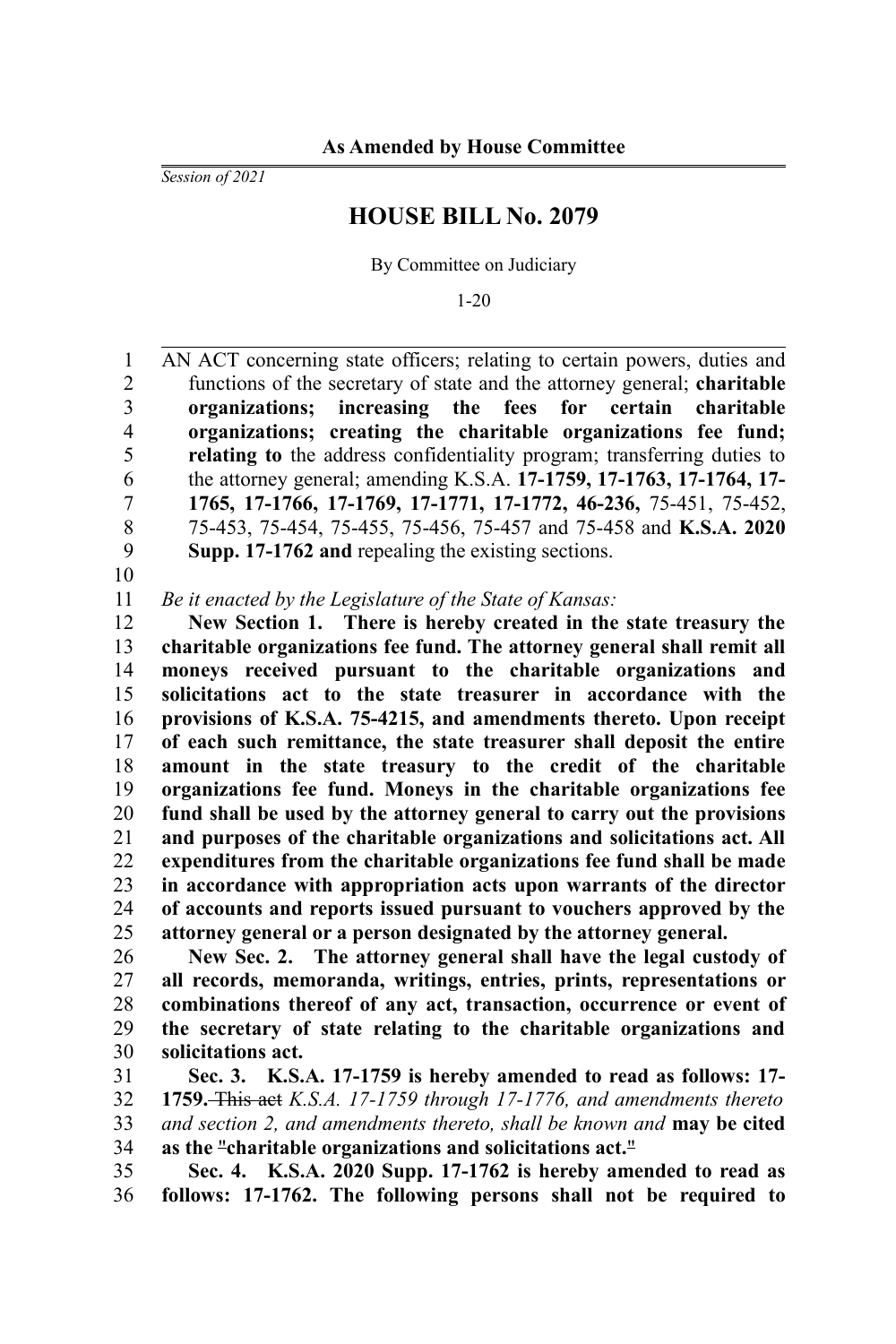**register with the** secretary of state *attorney general***:** 1

**(a) State educational institutions under the control and supervision of the state board of regents, unified school districts, educational interlocals, educational cooperatives, area vocationaltechnical schools, all educational institutions that are accredited by a regional accrediting association or by an organization affiliated with the national commission of accrediting, any foundation having an established identity with any of the aforementioned educational institutions, any other educational institution confining its solicitation of contributions to the student body, alumni, faculty and trustees of such institution, and their families, or a library established under the laws of this state, provided that the annual financial report of such institution or library shall be filed with the attorney general;** 2 3 4 5 6 7 8 9 10 11 12 13

**(b) fraternal, patriotic, social, educational, alumni organizations and historical societies when solicitation of contributions is confined to their membership. This exemption shall be extended to any subsidiary of a parent or superior organization exempted by this subsection where such solicitation is confined to the membership of the subsidiary, parent or superior organization;** 14 15 16 17 18 19

**(c) persons requesting any contributions for the relief or benefit of any individual, specified by name at the time of the solicitation, if the contributions collected are turned over to the named beneficiary, first deducting reasonable expenses for costs of banquets, or social gatherings, if any, provided all** fund raising *fundraising* **functions are carried on by persons who are unpaid, directly or indirectly, for such services;** 20 21 22 23 24 25 26

**(d) any charitable organization** which *that* **does not intend to solicit and receive and does not actually receive contributions in excess of \$10,000 during such organization's tax period, as defined by K.S.A. 17-7501, and amendments thereto, if all of such organization's** fundraising *fundraising* **functions are carried on by persons who are unpaid for such services.** However, **If the gross contributions received by such charitable organization during any such tax period is in excess of \$10,000, such organization, within 30 days after the end of such tax period, shall register with the** secretary of state *attorney general* **as provided in K.S.A. 17-1763, and amendments thereto;** 27 28 29 30 31 32 33 34 35 36

**(e) any incorporated community chest, united fund, united way or any charitable organization receiving an allocation from an incorporated community chest, united fund or united way;** 37 38 39

**(f) a bona fide organization of volunteer firemen, or a bona fide auxiliary or affiliate of such organization, if all** fund-raising *fundraising* **activities are carried on by members of such organization or an affiliate thereof and such members receive no compensation, directly** 40 41 42 43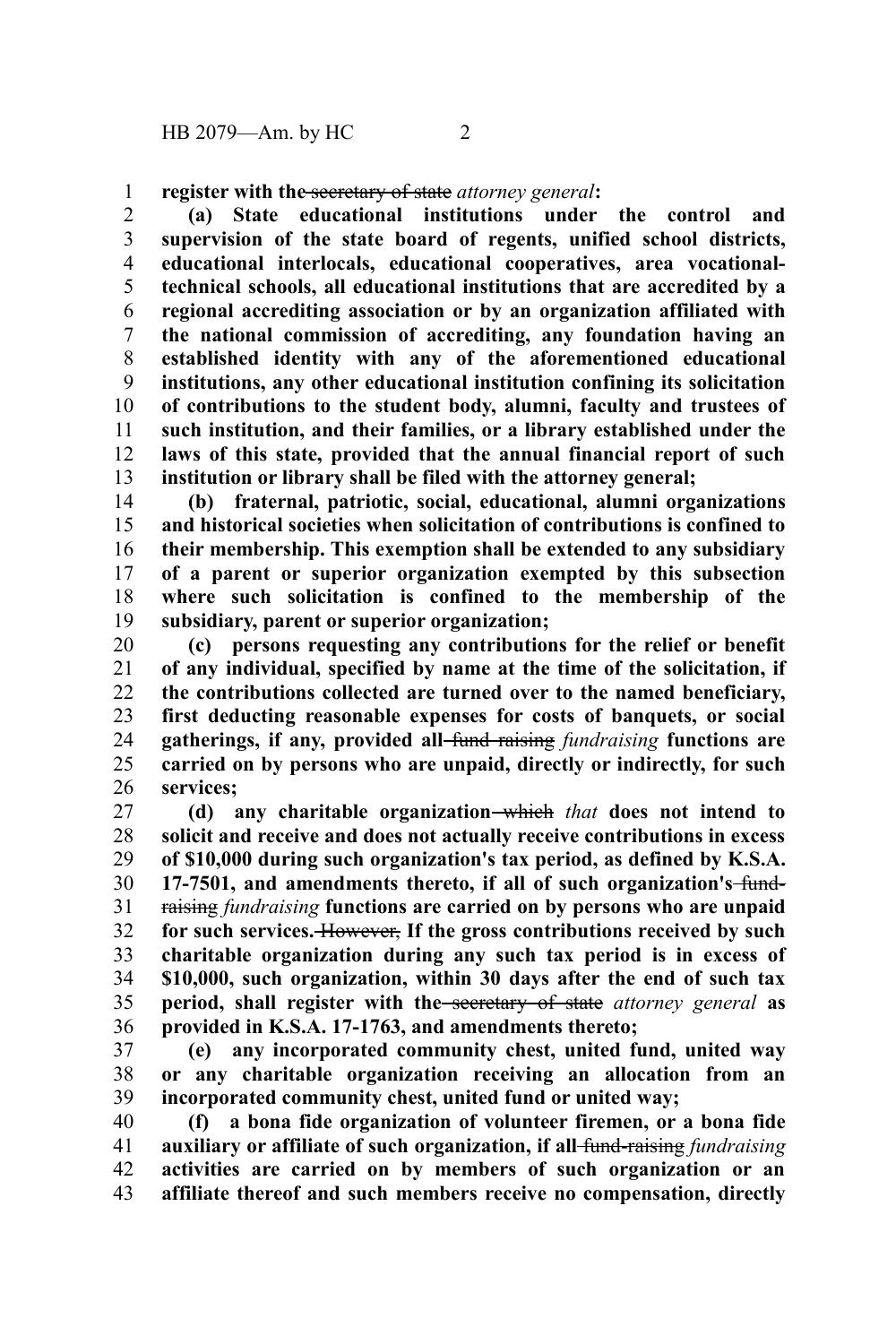**or indirectly, therefor;** 1

**(g) any charitable organization operating a nursery for infants awaiting adoption if all** fund-raising *fundraising* **activities are carried on by members of such an organization or an affiliate thereof and such members receive no compensation, directly or indirectly, therefor;** 2 3 4 5 6

**(h) any corporation established by the federal congress that is required by federal law to submit annual reports of such corporation's activities to congress containing itemized accounts of all receipts and expenditures after being duly audited by the department of defense or other federal department;** 7 8 9 10 11

**(i) any girls' club** which *that* **is affiliated with the girls' club of America, a corporation chartered by congress, if such an affiliate properly files the reports required by the girls' club of America and that the girls' club of America files with the government of the United States the reports required by such federal charter;** 12 13 14 15 16

**(j) any boys' club** which *that* **is affiliated with the boys' club of America, a corporation chartered by congress, if such an affiliate properly files the reports required by the boys' club of America and that the boys' club of America files with the government of the United States the reports required by such federal charter;** 17 18 19 20 21

**(k) any corporation, trust or organization incorporated or established for religious purposes, or established for charitable, hospital or educational purposes and engaged in effectuating one or more of such purposes, that is affiliated with, operated by or supervised or controlled by a corporation, trust or organization incorporated or established for religious purposes, or to any other religious agency or organization which serves religion by the preservation of religious rights and freedom from persecution or prejudice or by fostering religion, including the moral and ethical aspects of a particular religious faith;** 22 23 24 25 26 27 28 29 30 31

**(l) the boy scouts of America and the girl scouts of America, including any regional or local organization affiliated therewith;** 32 33

**(m) the young men's christian association and the young women's christian association, including any regional or local organization affiliated therewith;** 34 35 36

**(n) any licensed medical care facility** which *that* **is organized as a nonprofit corporation under the laws of this state;** 37 38

**(o) any licensed community mental health center or licensed mental health clinic;** 39 40

**(p) any licensed community center for people with intellectual disability and its affiliates as determined by the Kansas department for aging and disability services;** 41 42 43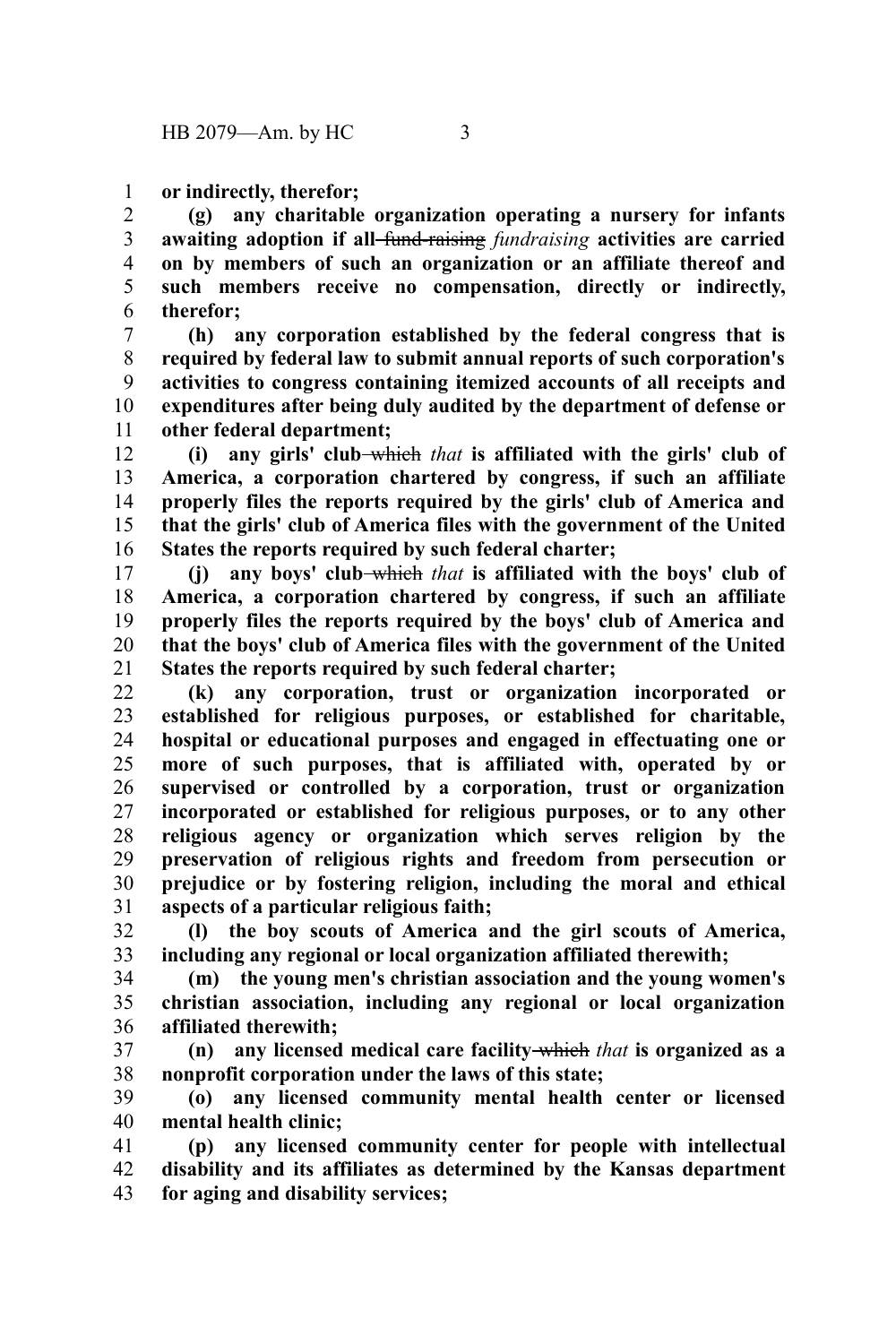**(q) any charitable organization of employees of a corporation whose principal gifts are made to an incorporated community chest, united fund or united way, and whose solicitation is limited to such employees;** 1 2 3 4

**(r) any community foundation or community trust to which deductible contributions can be made by individuals, corporations, public charities and private foundations, as well as other charitable organizations and governmental agencies for the overall purposes of the foundation or to particular charitable and endowment funds established under agreement with the foundation or trust for the charitable benefit of the people of a specific geographic area and** which *that* **is a nonprofit organization exempt from federal income taxation pursuant to section 501(a) of the internal revenue code of 1986, as in effect on the effective date of this act, by reason of qualification under section 501(c)(3) of the internal revenue code of 1986, as in effect on the effective date of this act, and** which *that* **is deemed a publicly supported organization and not a private foundation within the meaning of section 509(a)(1) of the internal revenue code of 1986, as in effect on the effective date of this act;** 5 6 7 8 9 10 11 12 13 14 15 16 17 18 19

**(s) any charitable organization** which *that* **does not intend to or does not actually solicit or receive contributions from more than 100 persons;** 20 21 22

**(t) any charitable organization the funds of which are used to support an activity of a municipality of this state;** 23 24

**(u) the junior league, including any local community organization affiliated therewith; and** 25 26

**(v) any charitable organization that is an animal shelter licensed pursuant to K.S.A. 47-1701 et seq., and amendments thereto.** 27 28

**Sec. 5. K.S.A. 17-1763 is hereby amended to read as follows: 17- 1763. (a) Except for charitable organizations exempt under K.S.A. 17- 1762, and amendments thereto, no charitable organization shall solicit funds in this state, nor employ a professional fund raiser to solicit funds in this state, for any charitable purpose, unless such organization has filed** with the office of the secretary of state of the state of Kansas, **a registered statement** *with the attorney general* **prior to solicitation.** 29 30 31 32 33 34 35 36

**(b) The** secretary of state *attorney general* **shall prescribe registration forms** which *that* **shall be signed and sworn to by two authorized officers of the organization, including the chief fiscal officer, and** which **shall include the following information about such organization's activities in this state:** 37 38 39 40 41

**(1) The name of the organization and the name or names under which it intends to solicit;** 42 43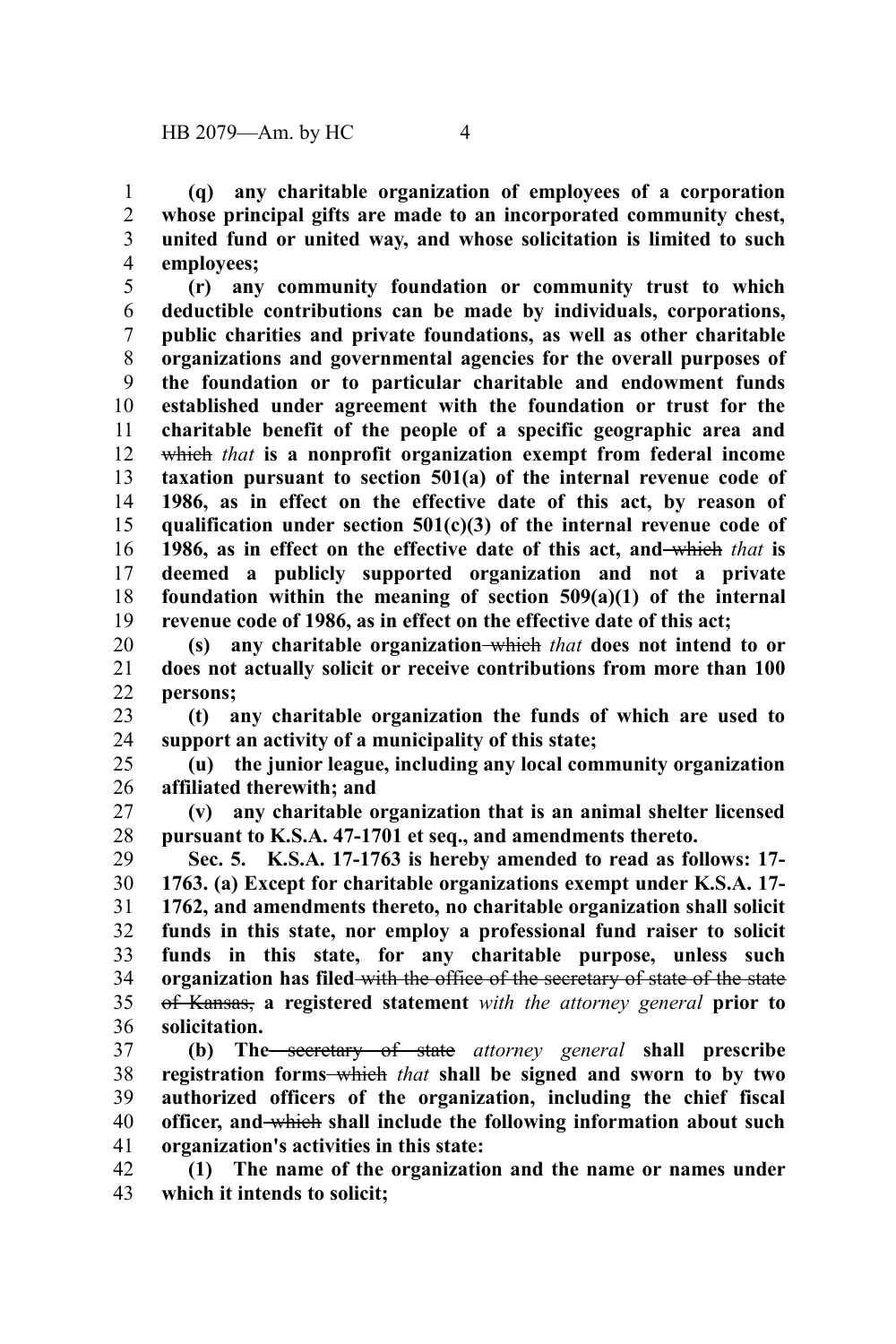**(2) the purpose for which such organization was organized;**

**(3) the principal mailing address and street address of the organization and the mailing addresses and street addresses of any offices in this state;** 2 3 4

**(4) the names and mailing addresses and street addresses of any subsidiary or subordinate chapters, branches or affiliates in this state;** 5 6

**(5) the place where and the date when the organization was legally established, the form in which such organization is organized and a reference to any determination of such organization's taxexempt status, if any, under the federal internal revenue code of 1986;** 7 8 9 10

**(6) the names and mailing addresses and street addresses of the officers, directors, trustees and principal salaried employees of the organization;** 11 12 13

**(7) the name and mailing address and street address of the person having custody of such organization's financial records;** 14 15

**(8) the names of the individuals or officers of the organization who will have responsibility for the custody of the contributions;** 16 17

**(9) the names of the individuals or officers of the organization who will have responsibility for the distribution of the contributions;** 18 19

**(10) the names of the individuals or officers of the organization who will have responsibility for the conduct of solicitation activities;** 20 21

**(11) the general purposes for which the organization intends to solicit contributions;** 22 23

**(12) a statement indicating whether the organization intends to solicit contributions directly or have such solicitation done on such organization's behalf by others and naming any professional fund raiser the organization intends to use;** 24 25 26 27

**(13) a statement indicating whether the organization is authorized by any other governmental authority to solicit contributions and whether such organization is or has ever been enjoined by any court from soliciting contributions;** 28 29 30 31

**(14) the cost of** fund raising *fundraising* **incurred or anticipated to be incurred by the organization, including a statement of such costs as a percentage of contributions received; and** 32 33 34

**(15) a copy of the federal income tax return of the charitable organization, if the charitable organization is required to file such; otherwise a financial statement covering complete disclosure of the fiscal activities of the organization during the preceding year. The financial statement shall be submitted on forms approved by the** secretary of state *attorney general***, signed and sworn by at least two authorized officers of the organization, including the chief fiscal officer. Such financial statement shall include a balance sheet and statement of income and expense, clearly setting forth the following:** 35 36 37 38 39 40 41 42 43

1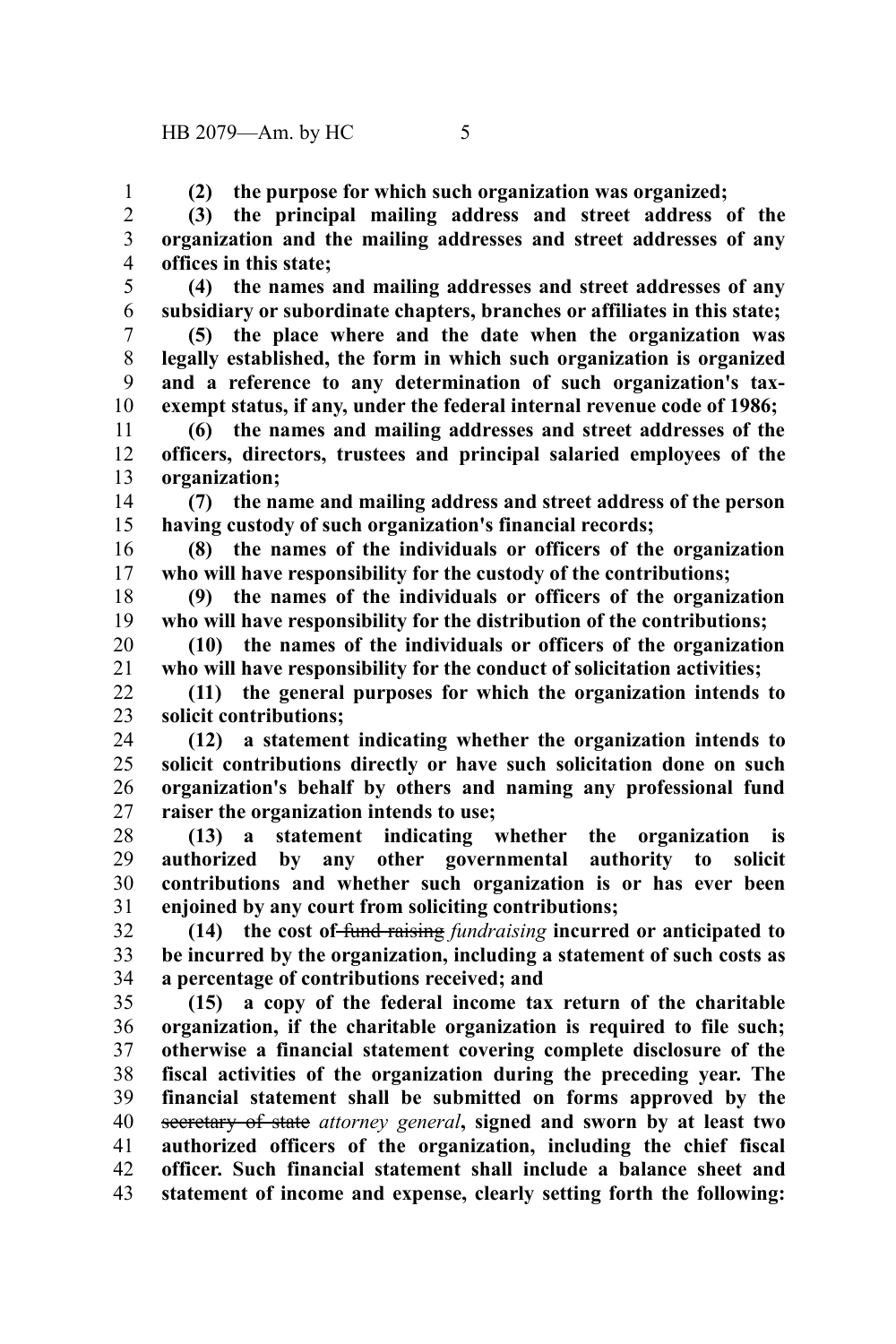**Gross receipts and gross income from all sources, broken down into total receipts and income from each separate solicitation project or source; cost of administration; cost of solicitation; cost of programs designed to inform or educate the public; funds or properties transferred out of this state, with explanation as to recipient and purpose; and total net amount disbursed or dedicated for each major purpose, charitable or otherwise.** 1 2 3 4 5 6 7

**(c) A charitable organization that received contributions in excess of \$500,000 during the organization's most recently completed fiscal year shall file, in addition to the federal income tax returns or the statement required by subsection (b), an audited financial statement for the charitable organization's most recently completed fiscal year, prepared in accordance with generally accepted accounting principles, and the opinion of an independent certified public accountant on the financial statement.** 8 9 10 11 12 13 14 15

**(d) Upon receipt of** any such *a proper* **registration** *and payment of applicable fees***, the** secretary of state *attorney general* **shall issue a charitable solicitation license and identification number. All certificates of registration and identification numbers issued to charitable organizations shall expire on the last day of the sixth month following the month in which the fiscal year of the charitable organization ends.** 16 17 18 19 20 21 22

**(e) Every charitable organization required to register with the** secretary of state *attorney general* **shall pay a fee of** \$20 *\$25* **with each registration.** 23 24 25

**(f)** *(1)* **The** secretary of state *attorney general* **may adopt rules and regulations necessary for the administration of** this *the charitable organizations and solicitations* **act.** 26 27 28

*(2) All rules and regulations, orders, directives and standards of the secretary of state relating to the charitable organizations and solicitations act that are in effect on June 30, 2021, shall be deemed to be the rules and regulations, orders, directives and standards of the attorney general and shall continue to be effective until amended, revoked or nullified pursuant to law.* 29 30 31 32 33 34

**Sec. 6. K.S.A. 17-1764 is hereby amended to read as follows: 17- 1764.** *(a)* **No person shall act as a professional fund raiser for a charitable organization or for any religious organization as described in** subsection (k) of **K.S.A. 17-1762***(k)***, and amendments thereto, before such person has registered with the** secretary of state *attorney general* **or after the expiration or cancellation of such registration or any renewal of such registration.** 35 36 37 38 39 40 41

*(b)* Applications *An application* **for registration** and reregistration *or renewal* **shall be in writing and under oath in the form prescribed by** 42 43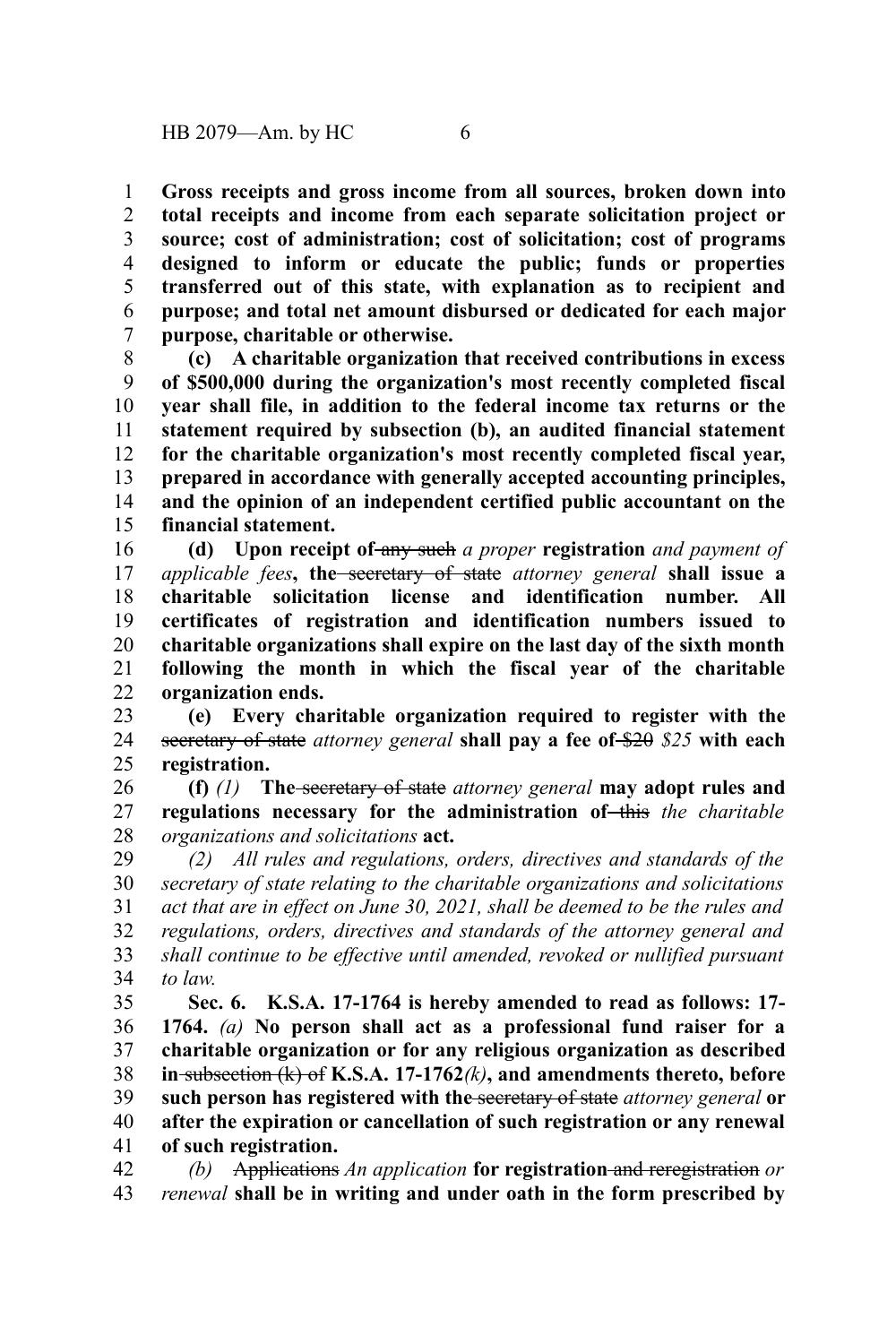**the** secretary of state *attorney general***. Registration** or reregistration **shall** 1

**be in effect for a period of one year, or a part thereof, expiring on June** 2

**30, and may be renewed** upon written application, under oath, in the form prescribed by the secretary of state **for additional** one year *one-year* 3 4

**periods.** 5

*(c)* **Every professional fund raiser required to register** pursuant to this act *with the attorney general* **shall***:* 6 7

8

*(1) Pay a fee of \$25 with each registration or renewal; and*

*(2)* **file an annual written report with the** secretary of state *attorney general* **containing such information as the** secretary *attorney general* **may require by** rule and regulation *rules and regulations adopted* **pursuant to K.S.A. 17-1763, and amendments thereto.** 9 10 11 12

**Sec. 7. K.S.A. 17-1765 is hereby amended to read as follows: 17- 1765.** *(a)* **No person shall act as a professional solicitor in the employ of a professional fund raiser before such person has registered with the** secretary of state *attorney general* **or after the expiration or cancellation of such registration or any renewal of such registration.** 13 14 15 16 17

*(b) An* **application for registration or** reregistration *renewal* **shall be in writing**, and **under** oath-and in the form prescribed by the secretary of state. Upon receipt of any such registration, the secretary of state shall issue a professional solicitor's license and identification number *attorney general***.** Such registration or reregistration *Registration* **shall be in effect for a period of one year, or a part thereof, expiring on June 30, and** may be renewed upon written application, under oath, in the formprescribed by the secretary of state for an additional one-year period *for additional one-year periods***.** 18 19 20 21 22 23 24 25 26

*(c) Upon receipt of a proper registration or renewal and payment of applicable fees, the attorney general shall issue a professional solicitor's license and identification number.* 27 28 29

*(d) Every professional solicitor required to register with the attorney general shall pay a fee of \$25 with each registration or renewal.* 30 31

**Sec. 8. K.S.A. 17-1766 is hereby amended to read as follows: 17- 1766. All solicitations by professional solicitors shall contain the following disclosures at the point of solicitation:** 32 33 34

**(a) The name, address and telephone number of the charitable organization;** 35 36

**(b) the registration number, obtained pursuant to K.S.A. 17-1763***, and amendments thereto,* **for the charitable organization;** 37 38

**(c) if the solicitation is made by a person acting as a professional solicitor, the registration number obtained pursuant to K.S.A. 17- 1765***, and amendments thereto***; and** 39 40 41

**(d) that an annual financial report required by K.S.A. 17-1763***, and amendments thereto,* **for the preceding fiscal year is on file with the** 42 43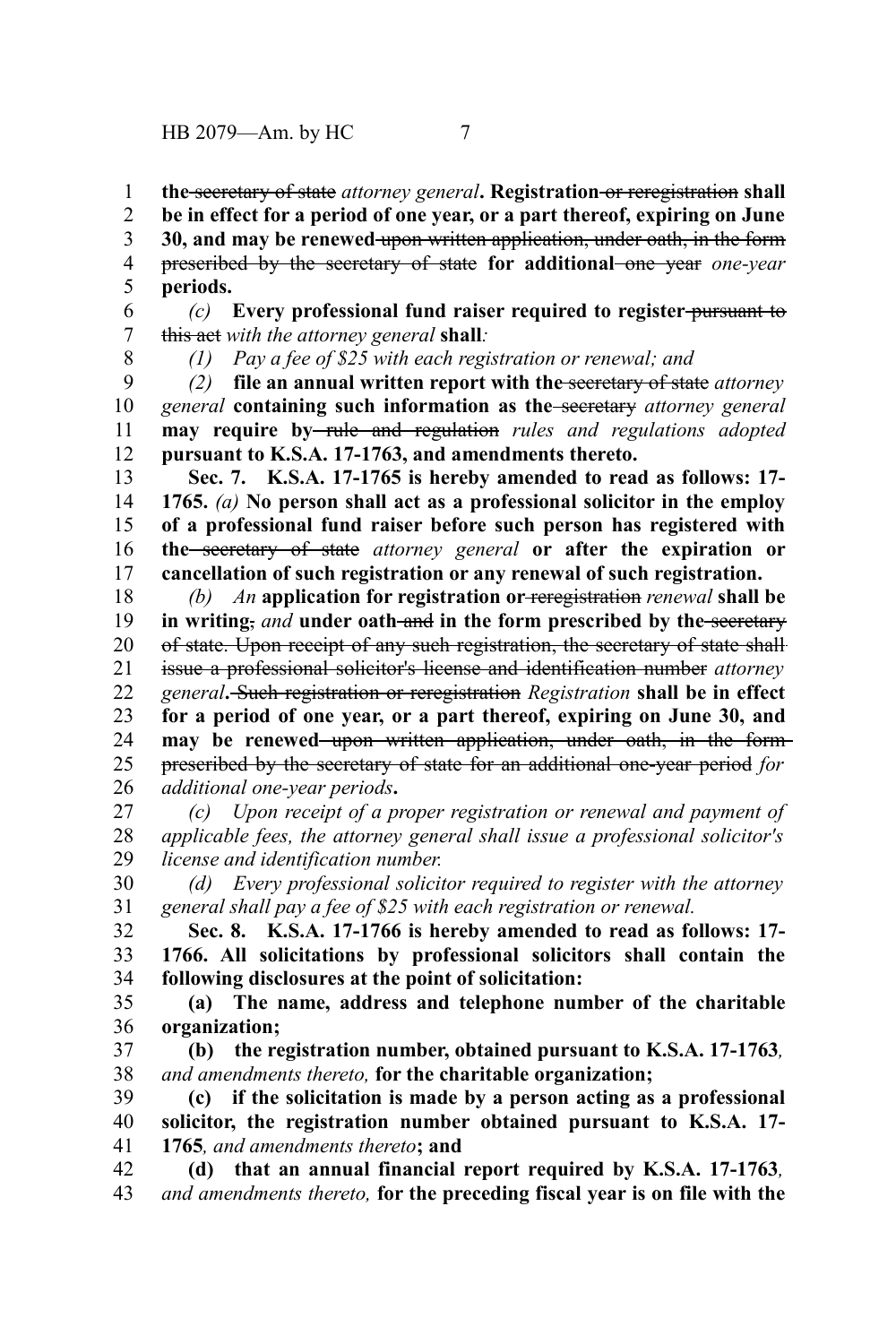secretary of state *attorney general***.** 1

**Sec. 9. K.S.A. 17-1769 is hereby amended to read as follows: 17- 1769. The following acts and practices are hereby declared unlawful as applied to the planning, conduct or execution of any solicitation or charitable purpose:** 2 3 4 5

**(a) Operating in violation of, or failing to comply with, any of the requirements of** this *the charitable organizations and solicitations* **act;** 6 7

**(b) utilizing any deceptive acts or practices whether or not any person has in fact been misled. Deceptive acts or practices include, but are not limited to, the following:** 8 9 10

**(1) The intentional use in any solicitation of exaggeration, innuendo or ambiguity as to a material fact; and** 11 12

**(2) the intentional failure to state a material fact, or the intentional concealment, suppression or omission of a material fact in any solicitation;** 13 14 15

**(c) utilizing any unconscionable acts or practices. An unconscionable act or practice violates** this *the charitable organizations and solicitations* **act whether it occurs before, during or after the solicitation.** 16 17 18 19

**(1) The unconscionability of an act or practice is a question for the court.** 20 21

**(2) In determining whether an act or practice is unconscionable, the court shall consider circumstances** which *that* **the charitable organization or fund raiser knew or had reason to know including, but not limited to, the following:**  $22$ 23 24 25

**(A) Taking advantage of a person's inability to reasonably protect such person's interests because of the person's physical infirmity, ignorance, illiteracy, inability to understand the language of a solicitation or similar factor; and** 26 27 28 29

30

**(B) using undue pressure in soliciting;**

**(d) utilizing any representation that implies the contribution is for or on behalf of a charitable organization or utilizing any emblem, device or printed matter belonging to or associated with a charitable organization, without obtaining authorization in writing from the charitable organization;** 31 32 33 34 35

**(e) utilizing a name, symbol or statement so closely related or similar to that used by another charitable organization that the use thereof would tend to confuse or mislead a solicited person, whether or not any person has in fact been misled;** 36 37 38 39

**(f) misrepresenting or misleading any person in any manner to believe that the person on whose behalf a solicitation or charitable purpose is being conducted is a charitable organization;** 40 41 42

**(g) using donations for purposes other than those stated in an** 43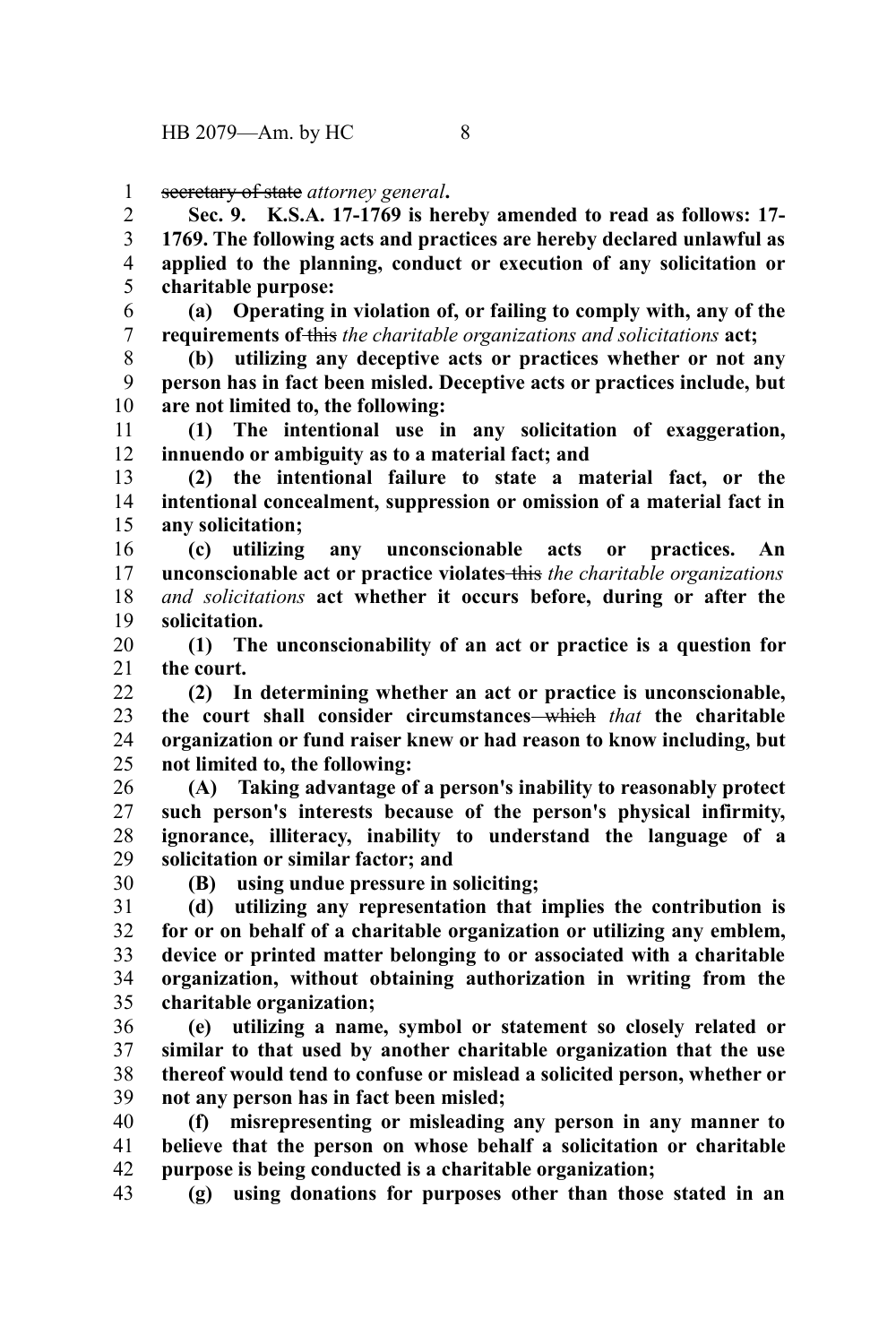**organization's articles of incorporation or current registration statements filed with the** secretary of state *attorney general***;** 1 2

**(h) using donations for purposes other than those stated in solicitations;** 3 4

5

**(i) using donations for other than charitable purposes;**

**(j) misrepresenting or misleading any person in any matter, to believe that any other person or governmental unit sponsors, endorses or approves such solicitation or charitable purpose when such other person has not given consent in writing to the use of such person's name for these purposes; and** 6 7 8 9 10

**(k) utilizing or exploiting the fact of registrations so as to lead any person to believe that such registration in any manner constitutes an endorsement or approval by the state.** 11 12 13

**Sec. 10. K.S.A. 17-1771 is hereby amended to read as follows: 17- 1771. Registration under** this *the charitable organizations and solicitations* **act shall not be deemed to constitute an endorsement by the state of Kansas of any registering charitable organization, professional fund raiser or professional solicitor. It shall be unlawful for any charitable organization, professional fund raiser or professional solicitor to represent, directly or indirectly, by advertising or any other manner, that such charitable organization, professional fund raiser or professional solicitor has registered or otherwise complied with the provisions of** this *the charitable organizations and solicitations* **act, for the purpose of solicitation and collection of funds for charitable purposes. The** secretary of state *attorney general* **shall cancel the registration of any organization, professional fund raiser or professional solicitor that violates the provisions of this section.** 14 15 16 17 18 19 20 21 22 23 24 25 26 27

**Sec. 11. K.S.A. 17-1772 is hereby amended to read as follows: 17- 1772.** *(a)* **The** secretary of state *attorney general* **may enter into reciprocal agreements** *relating to the charitable organizations and solicitations act* **with a like authority of any other state or states for the purpose of exchanging information made available to the** secretary of state *attorney general* **or to such other like authority.** 28 29 30 31 32 33

*(b) All reciprocal agreements entered into by the secretary of state relating to the charitable organizations and solicitations act that are in effect on June 30, 2021, shall be deemed to be reciprocal agreements entered into by the attorney general and shall continue to be effective until amended, revoked or nullified pursuant to law.* 34 35 36 37 38

**Sec. 12. K.S.A. 46-236 is hereby amended to read as follows: 46- 236.** *(a)* **No state officer or employee, candidate for state office or state officer elect shall solicit any economic opportunity, gift, loan, gratuity, special discount, favor, hospitality, or service from any person known to have a special interest, under circumstances where such officer,** 39 40 41 42 43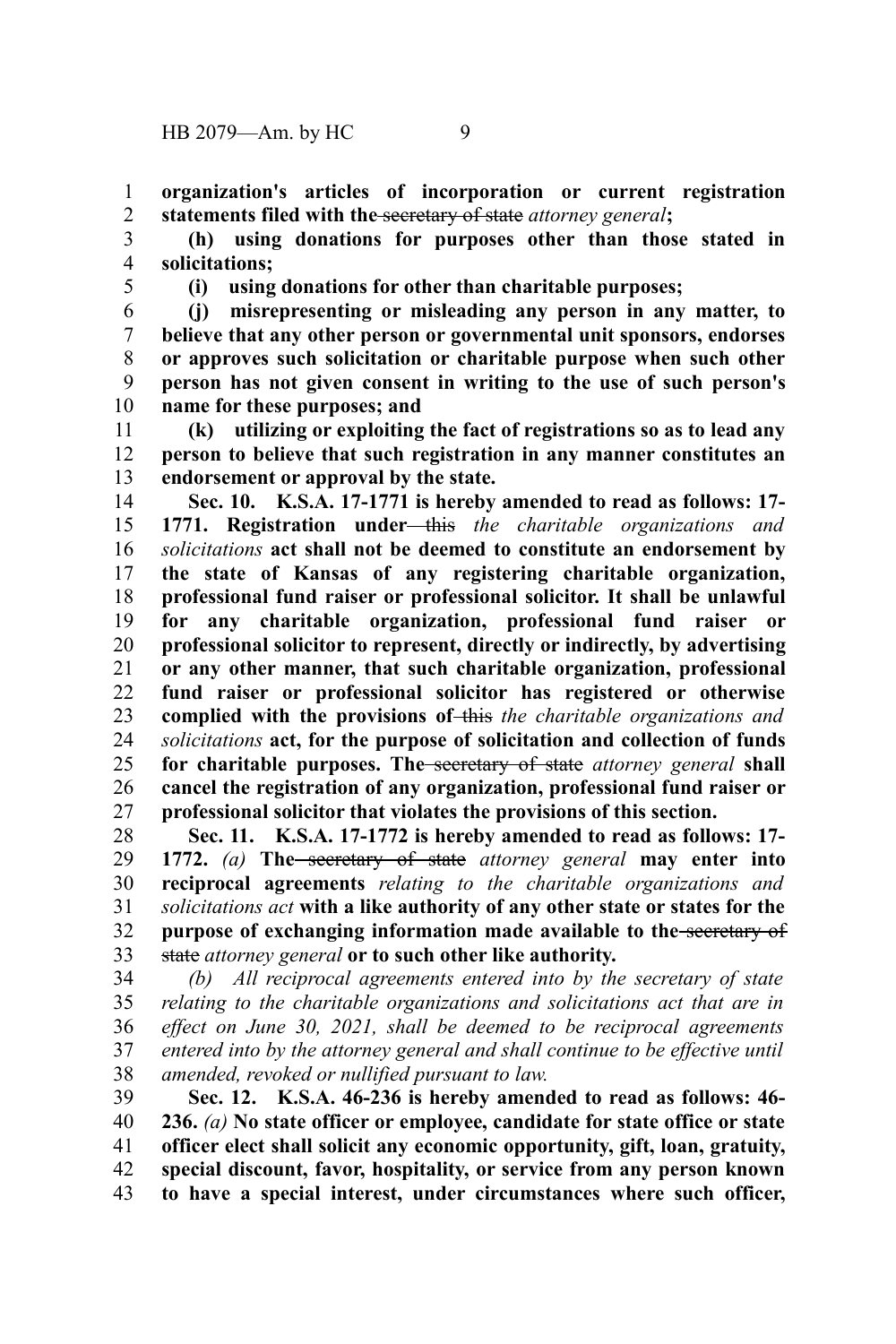**employee, candidate or state officer elect knows or should know that a major purpose of the donor in granting the same could be to influence the performance of the official duties or prospective official duties of such officer, employee, candidate or state officer elect.** 1 2 3 4

*(b)* **Except when a particular course of official action is to be followed as a condition thereon, this section shall not apply to: (1) Any contribution reported in compliance with the campaign finance act; (2) a commercially reasonable loan or other commercial transaction in the ordinary course of business; (3) any solicitation for the benefit of any charitable organization** which is **required to file a registration statement with the** secretary of state *attorney general* **pursuant to K.S.A. 17-1761, and amendments thereto, or** which is **exempted from filing such statement pursuant to K.S.A. 17-1762, and amendments thereto, or for the benefit of any educational institution or such institution's endowment association, if such association has qualified as a nonprofit organization under** paragraph (3) of subsection (c) of **section 501***(c)(3)* **of the internal revenue code of 1986, as amended; (4) any solicitation for the benefit of any national nonprofit, nonpartisan organization established for the purpose of serving, informing, educating and strengthening state legislatures in all states of the nation; or (5) any solicitation for the benefit of any national, nonprofit organization established for the purpose of serving, informing and educating elected executive branch officials in all states of the nation.** 5 6 7 8 9 10 11 12 13 14 15 16 17 18 19 20 21 22 23

Section 1. Sec. 13. K.S.A. 75-451 is hereby amended to read as follows: 75-451. The legislature finds that persons attempting to escape from actual or threatened domestic violence, sexual assault, human trafficking or stalking frequently establish new addresses in order to prevent their assailants or probable assailants from finding them. The purpose of K.S.A. 75-451<del> to</del> through 75-458, inclusive, and amendments thereto, is to enable state and local agencies to respond to requests for public records without disclosing the location of a victim of domestic violence, sexual assault, human trafficking or stalking, to enable interagency cooperation with the secretary of state *attorney general* in providing address confidentiality for victims of domestic violence, sexual assault, human trafficking or stalking, and to enable state and local agencies to accept a program participant's use of an address designated by the secretary of state *attorney general* as a substitute mailing address. 24 25 26 27 28 29 30 31 32 33 34 35 36 37

Sec. 2. **14.** K.S.A. 75-452 is hereby amended to read as follows: 75- 452. The following words and phrases when used in K.S.A. 75-451-to*through* 75-458, *inclusive*, and amendments thereto, shall have the meanings respectively ascribed to them herein *mean*, unless the context clearly requires otherwise: 38 39 40 41 42

(a) "Abuse" means: 43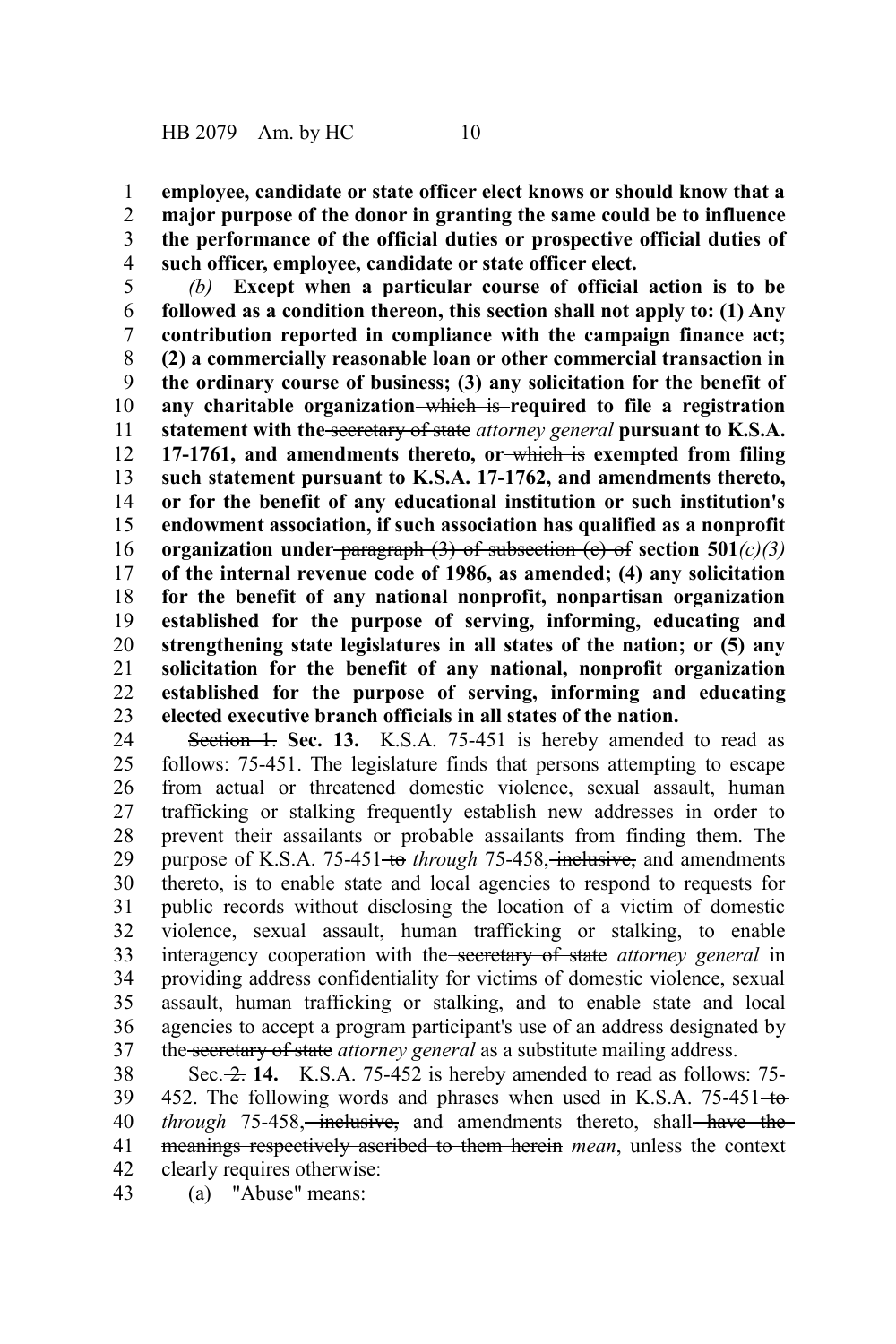## HB 2079—Am. by HC 11

(1) Causing or attempting to cause physical harm; (2) placing another person in fear of imminent physical harm; (3) causing another person to engage involuntarily in sexual relations by force, threats or duress, or threatening to do so; (4) engaging in mental abuse, which includes threats, intimidation and acts designed to induce terror; (5) depriving another person of necessary health care, housing or food; or (6) unreasonably and forcibly restraining the physical movement of another. (b) "Confidential address" means a residential street address, school street address or work street address of an individual, as specified on the individual's application to be a program participant under K.S.A.  $75-451+\theta$ *through* 75-458, *inclusive*, and amendments thereto. (c) "Confidential mailing address" means an address that is recognized for delivery by the United States postal service. (d) "Domestic violence" means abuse committed against a victim or the victim's spouse or dependent child by: (1) A current or former spouse of the victim; (2) a person with whom the victim shares parentage of a child in common; (3) a person who is cohabitating with, or has cohabitated with, the victim; (4) a person who is related by blood or marriage; or (5) a person with whom the victim has or had a dating or engagement relationship. (e) "Program participant" means a person certified as a program participant under K.S.A. 75-453, and amendments thereto. (f) "Enrolling agent" means state and local agencies, law enforcement offices, nonprofit agencies and any others designated by the secretary of state *attorney general* that provide counseling and shelter services to victims of domestic violence, sexual assault, human trafficking or stalking. (g) "Sexual assault" means an act which if committed in this state would constitute any crime defined in article 35 of chapter 21 of the Kansas Statutes Annotated, prior to their repeal, or article 55 of chapter 21 of the Kansas Statutes Annotated, or K.S.A. 2020 Supp. 21-6419 through 21-6422, and amendments thereto. (h) "Stalking" means an act which if committed in this state would constitute "stalking" as defined by K.S.A. 60-31a01, and amendments thereto. (i) "Human trafficking" means an act which if committed in this state would constitute the crime of human trafficking as defined by K.S.A. 21- 3446, prior to its repeal, or K.S.A.  $2020$  Supp.  $21-5426(a)$ , and 1 2 3 4 5 6 7 8 9 10 11 12 13 14 15 16 17 18 19 20 21 22 23 24 25 26 27 28 29 30 31 32 33 34 35 36 37 38 39 40 41 42 43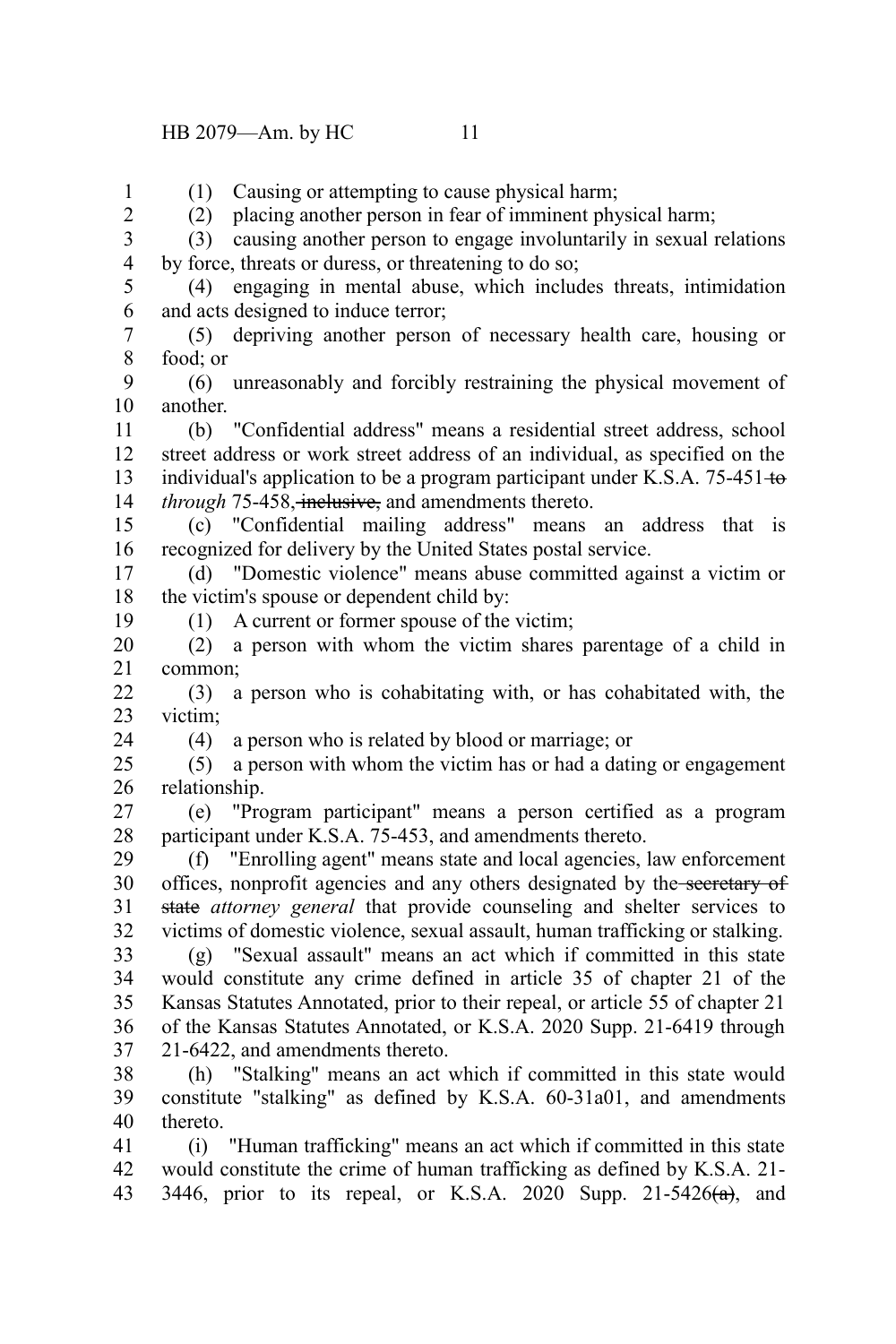amendments thereto. 1

Sec. 3. **15.** K.S.A. 75-453 is hereby amended to read as follows: 75-453. (a) An adult person, an adult family member residing with the victim, a parent or guardian acting on behalf of a minor, or a guardian acting on behalf of an incapacitated person, may apply by and through an enrolling agent to have an address designated by the secretary of state *attorney general* serve as the person's address or the address of the minor or incapacitated person. Program participants shall not apply directly to the secretary of state *attorney general*. The secretary of state *attorney general* shall approve an application if it is filed in the manner and on the form prescribed by the secretary of state *attorney general,* signed by the applicant and enrolling agent under penalty of perjury and providing*, and it contains all of the following*: 2 3 4 5 6 7 8 9 10 11 12 13

(1) A statement by the applicant that the applicant has good reason to believe that the applicant, or the minor or incapacitated person on whose behalf the application is made, is a victim of domestic violence, sexual assault, human trafficking or stalking and: 14 15 16 17

 $\overline{(i)}$ *(A)* That the applicant fears for the applicant's safety or the applicant's children's safety or the safety of the minor or incapacitated person on whose behalf the application is made; or 18 19 20

 $(ii)(2)$  that by virtue of living with an enrolled program participant, the applicant fears that the knowledge or publication of the applicant's whereabouts will put the enrolled participant in danger. 21 22 23

(2) A designation of the secretary of state *attorney general* as agent for purposes of service of process and for the purpose of receipt of mail. 24 25

(3) The confidential mailing address where the applicant can be contacted by the secretary of state *attorney general*, and the phone number or numbers where the applicant can be called by the secretary of state *attorney general*. 26 27 28 29

(4) The confidential address or addresses that the applicant requests not be disclosed for the reason that disclosure will increase the risk of domestic violence, sexual assault, human trafficking or stalking. 30 31 32

(5) Evidence that the applicant or the minor or incapacitated person on whose behalf the application is made, is a victim of domestic violence, sexual assault, human trafficking or stalking, or is an adult family member residing with the victim. This evidence may include any of the following: 33 34 35 36

(A) Law enforcement, court or other federal, state or local government records or files. 37 38

(B) Documentation from a public or private entity that provides assistance to victims of domestic violence, sexual assault, human trafficking or stalking. 39 40 41

(C) Documentation from a religious, medical or other professional from whom the applicant has sought assistance in dealing with the alleged 42 43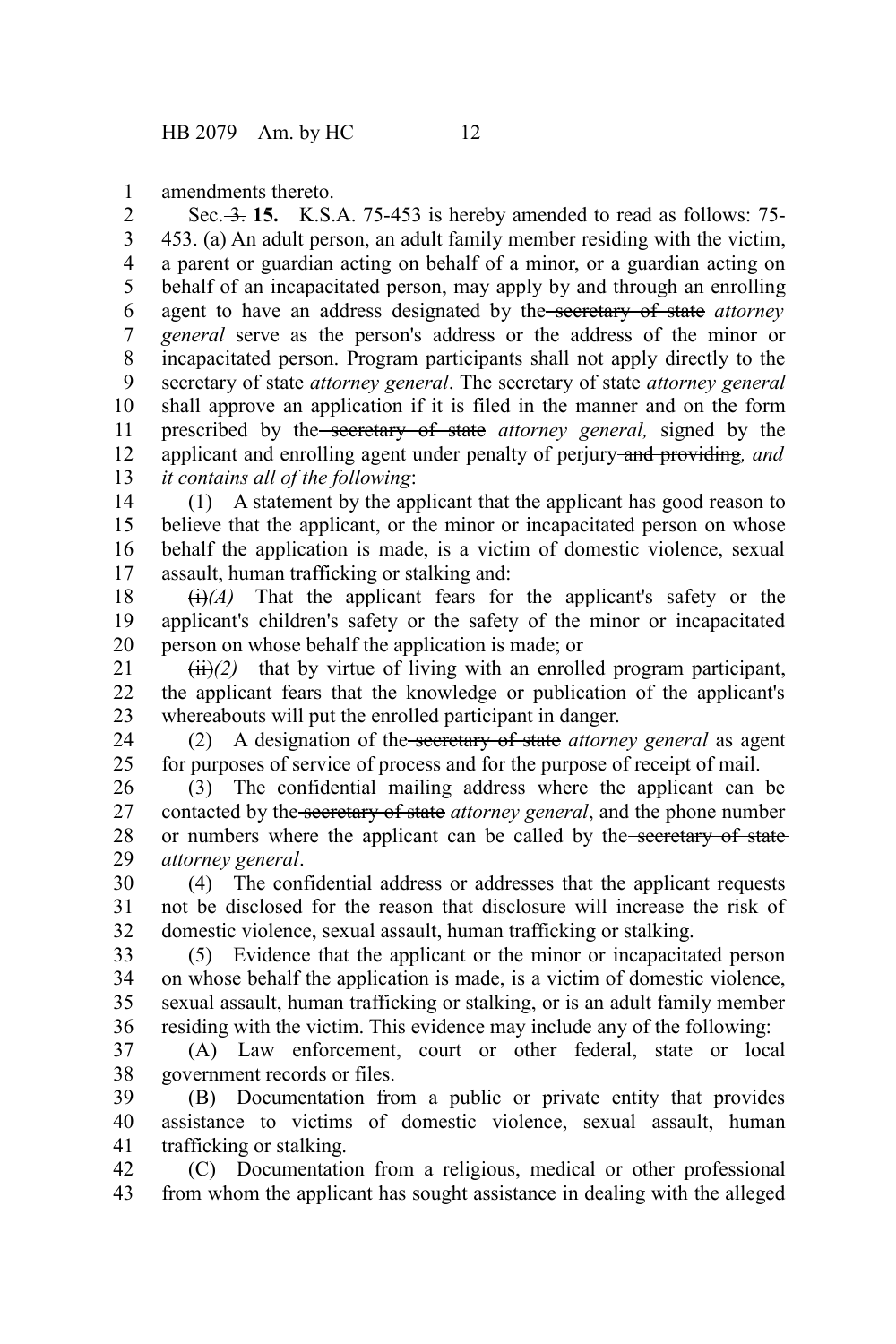domestic violence, sexual assault, human trafficking or stalking. 1

(D) Other forms of evidence as determined by the secretary of state *attorney general*. 2 3

(6) A statement of whether there are any existing court orders involving the applicant for child support, child custody or child visitation and whether there are any active court actions involving the applicant for child support, child custody or child visitation, the name and address of legal counsel of record and the last known address of the other parent or parents involved in those court orders or court actions. 4 5 6 7 8 9

(7) The signature of the applicant and of any individual or representative of any enrolling agent who assisted in the preparation of the application, and the date on which the applicant signed the application. 10 11 12

(b) Applications shall be filed in accordance with procedures prescribed by the secretary of state *attorney general*. 13 14

(c) Upon filing a properly completed application, the secretary of state *attorney general* shall certify the applicant as a program participant. Applicants shall be certified for four years following the date of filing unless the certification is withdrawn or invalidated before that date. The secretary of state shall by rule and regulation establish *attorney general shall adopt rules and regulations prescribing* a renewal procedure. 15 16 17 18 19 20

(d) Upon certification in the program, in any case where there are court orders or court actions identified in subsection  $(a)(6)$ , the secretary of state shall *attorney general*, within 10 days, *shall* notify the other parent or parents of the address designated by the secretary of state *attorney general* for the program participant and the designation of the secretary of state *attorney general* as agent for purpose of service of process. The notice shall be given by mail, return receipt requested, postage prepaid, to the last known address of the other parent to be notified. A copy shall also be sent to that parent's counsel of record. 21 22 23 24 25 26 27 28 29

(e) A person who falsely attests in an application that disclosure of the applicant's address would endanger the applicant's safety or the safety of the applicant's children or the minor or incapacitated person on whose behalf the application is made, or who knowingly provides false or incorrect information upon making an application, shall be punishable *may be prosecuted for, convicted of and punished* under K.S.A. 2020 Supp. 21- 5824, and amendments thereto, or other applicable statutes. 30 31 32 33 34 35 36

Sec. 4. **16.** K.S.A. 75-454 is hereby amended to read as follows: 75- 454. (a) If the program participant obtains a legal name change after being certified as a program participant, the secretary of state *attorney general* shall cancel certification of the program participant. 37 38 39 40

(b) The secretary of state *attorney general* may cancel a program participant's certification if there is a change in the residential address from the one listed on the application, unless the program participant provides 41 42 43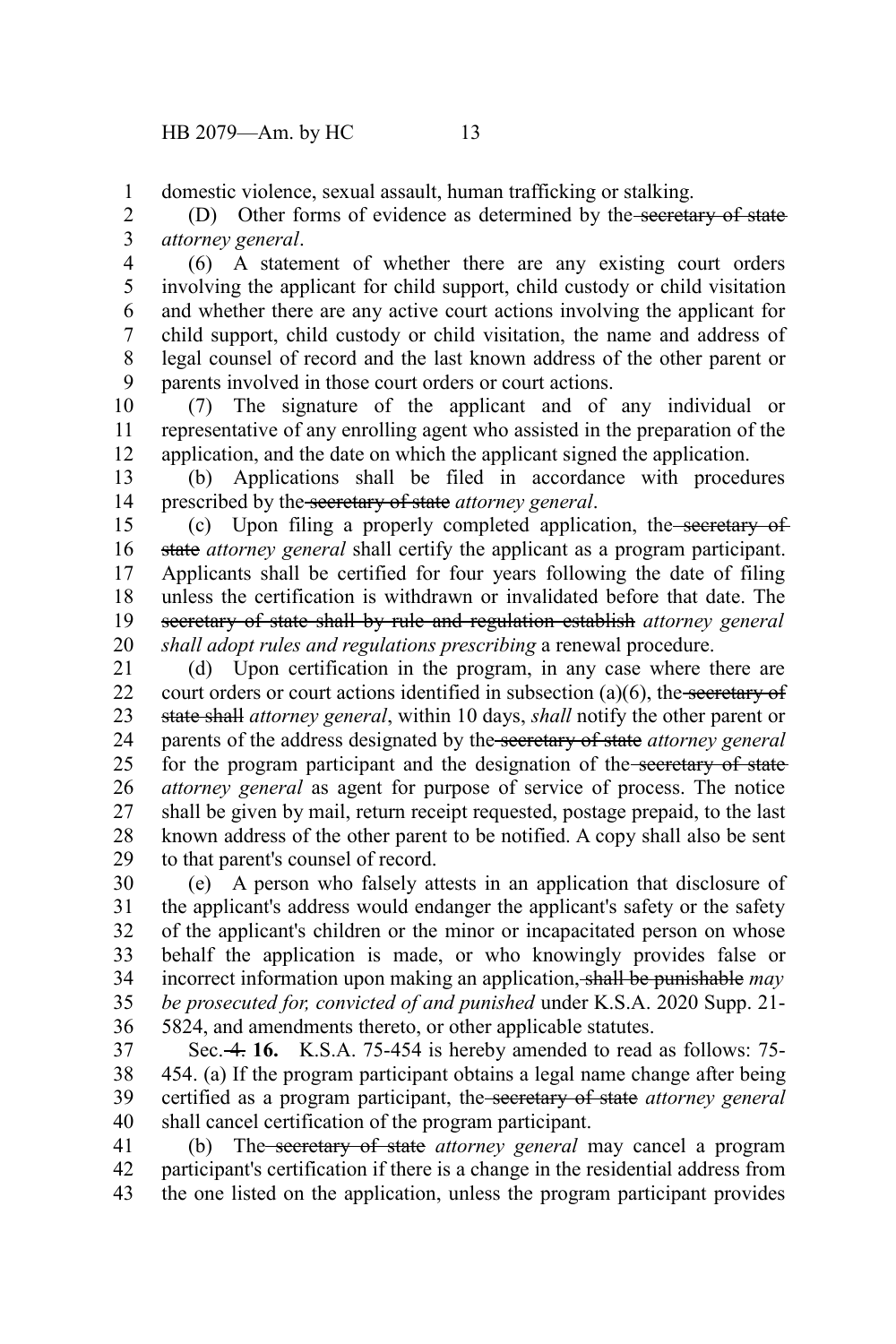the secretary of state *attorney general* with seven days' prior notice of the change of address. 1 2

(c) The secretary of state *attorney general* may cancel certification of a program participant if mail forwarded by the secretary *attorney general* to the program participant's address is returned as nondeliverable. 3 4 5

(d) The secretary of state *attorney general* shall cancel certification of a program participant who applies using false information *knowingly provides false or incorrect information*. 6 7 8

Sec. <del>5.</del> 17. K.S.A. 75-455 is hereby amended to read as follows: 75-455. (a) A program participant may request that state and local agencies use the address designated by the secretary of state *attorney general* as the participant's address. When creating a new public record or amending or updating an existing record, state and local agencies shall accept the address designated by the secretary of state *attorney general* as a program participant's substitute address, unless the secretary of state *attorney general* has determined that: 9 10 11 12 13 14 15 16

(1) The agency has a bona fide statutory or administrative requirement for the use of the address which would otherwise be confidential under K.S.A. 75-451<del>-to</del> through 75-458, inclusive, and amendments thereto; and 17 18 19 20

(2) this address will be used only for those statutory and administrative purposes. 21 22

(b) A program participant may use the address designated by the secretary of state *attorney general* as the participant's work address. 23 24

(c) The office of the secretary of state *attorney general* shall forward all first class mail, and other items designated by rule and regulation *rules and regulations*, to the appropriate program participants. 25 26 27

Sec. 6. **18.** K.S.A. 75-456 is hereby amended to read as follows: 75- 456. (a) The secretary of state *attorney general* is authorized to adopt rules and regulations for the proper implementation of K.S.A. 75-451 to *through* 75-458, inclusive, and amendments thereto. 28 29 30 31

(b) (1) The secretary of state shall-preseribe by rule and regulation*adopt rules and regulations prescribing* voting procedures to maintain confidentiality of the addresses of program participants. 32 33 34

*(2) Except for rules and regulations, orders, directives and standards of the secretary of state relating to subsection (b)(1), all rules and regulations, orders, directives and standards of the secretary of state relating to K.S.A. 75-451 through 75-458, and amendments thereto, that are in effect on June 30, 2021, shall be deemed to be the rules and regulations, orders, directives and standards of the attorney general and shall continue to be effective until amended, revoked or nullified pursuant to law.* 35 36 37 38 39 40 41 42

*(c) Except for records, memoranda, writings, entries, prints,* 43